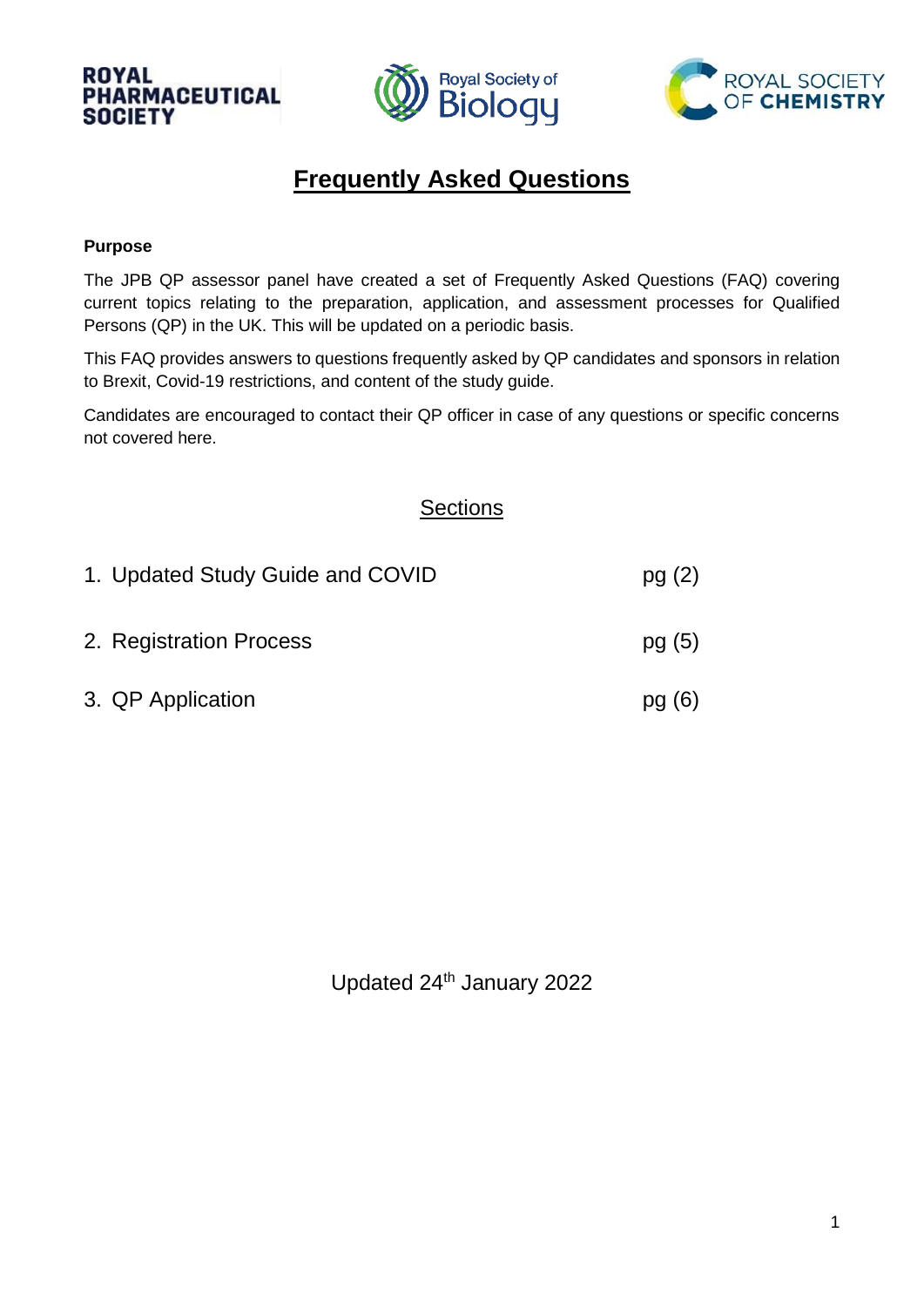



# **Section 1: Brexit and Covid-19**

# **The Medicines Legislation relating to the QP changed because of the UK leaving the EU. Can you advise what the QP applicant is expected to know?**

The candidate is expected to know the legislation surrounding the UK withdrawal from the EU (Brexit) as it impacts the Qualified Person. Specifically:

- The licensing structure in the UK and the requirements for national licences;
- The application of EU directives in Northern Ireland and the role of the NI protocol;
- Mutual Recognition agreements between the UK and other countries, and between EU and other countries ;
- Current and proposed arrangements for importation or export of medicinal products;
- The scope and application of the Human Medicines Regulations 2012 (Statutory Instrument 2012 No.1916 (as amended)).
- [New guidance and information for industry](https://www.gov.uk/government/collections/new-guidance-and-information-for-industry-from-the-mhra) provided by the MHRA to be followed from 1 January 2021.
- The scope and application of the Veterinary Medicines Regulations 2013 (Statutory Instrument 2013 No.2033 (as amended)).
- The [VMD Information Hub](https://www.gov.uk/guidance/vmd-information-hub#continued-recognition-of-mah-location-manufacturing-sites-and-authorised-personnel-until-january-2023) provides information for all the Veterinary Medicines Directorate's communications on current and future regulatory changes.

# **Do IMPs manufactured in Great Britain need to be tested upon importation into EU as required by commercial products (with Great Britain now being classed as a Third Country)?**

Article 11.2 of 2003/94/EC states "For Investigational Medicinal Products… When the products are imported from third countries, analytical control shall not be mandatory" so long as GMP, equivalent to that in the EU, is confirmed. Since GMP legislation and guidance in Great Britain has not changed, the Qualified Person should continue to determine if release testing needs to be repeated upon importation into EU (although QP certification is required).

# **My experience was gained in the EU rather than in the UK. Does this count as qualifying experience now that I want to be a QP in the UK?**

Yes, if it is relevant, it can be signed off appropriately and it meets the requirements of the MHRA and the UK study guide therefore EU qualifying experience is admissible.

# **Is there any further guidance on what counts as qualifying experience?**

The Human Medicines Regulation 2012, SCHEDULE 7, Qualified Persons, Part 1, section 8 advises that Qualified Persons must have practical experience in an undertaking authorised to manufacture medicinal products of—

- (a) qualitative analysis of medicinal products;
- (b) quantitative analysis of active substances; and

(c)the testing and checking necessary to ensure the quality of medicinal products.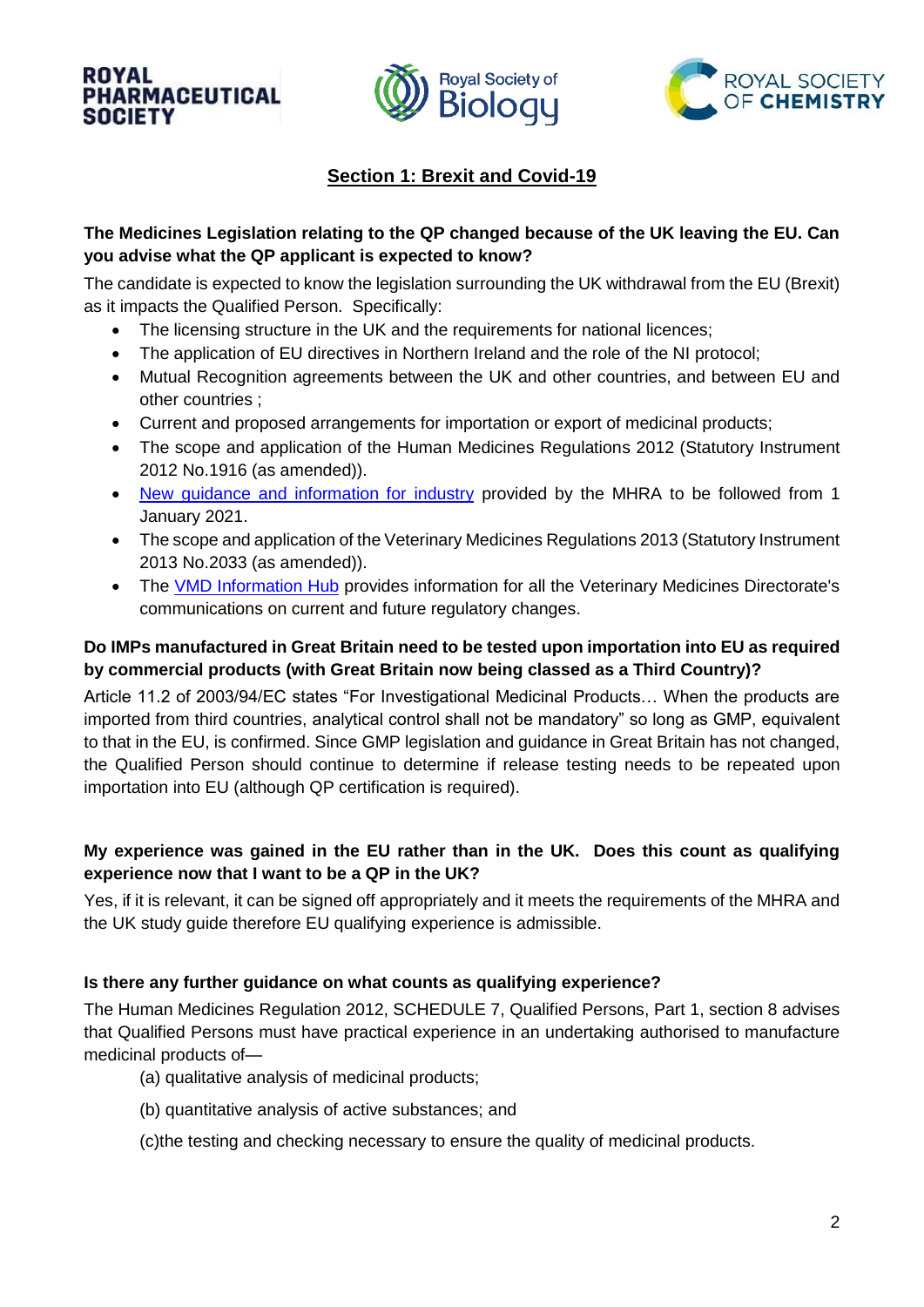



The QP study guide advises that applicant must have had at least one/two<sup>1</sup> years relevant practical experience in one or more Quality Assurance activities in premises Authorised for the Manufacture of medicinal products. It is important for applicants to demonstrate direct qualifying practical experience of Quality Assurance within an Authorised Manufacturing facility. It should be noted that site visits do not qualify for practical experience in the candidates preferred dosage form stated on the application form.

It is recommended that applicants critically review their experience to ensure this meets the requirements described in the HMR 2012 and VMR 2013.

Applicants should also review the qualification of their experience with their sponsor prior to making their application.

Qualifying experience gained only in specific Quality Assurance roles (e.g. auditing or project management) is unlikely to provide sufficient practical experience to prepare the applicant fully for their interview scenario questions, and therefore the qualifying time in these roles may need to be extended and/or additional wider QA experience may be required.

Where roles have responsibilities split between licenced and unlicenced facilities, the qualifying experience can only count as contributing where it is related to completing Quality Assurance activities in the licenced facility.

For example, if an applicant had spent 2 years in a development quality support role (where the job description required 50% Quality Assurance activity, and the remaining time is spent in project activities), then this would only be equal to 1 year of experience. A further full year spent in a central QA role would be required to meet the requirement of two-year qualifying experience.

## **The restrictions around travel due to Covid 19 have stopped me visiting other pharmaceutical companies, can I still submit my application form?**

Candidates should have some experience in dosage forms in addition to those declared as qualifying experience in their application. To acquire knowledge of these processes, potential failure modes and control strategies etc, it is usual to perform visits or audit other suppliers. Due to the restriction of travel with Covid 19 it is recommended that similar attempts to acquire knowledge of these processes are made virtually, for example sharing process maps, pictures, video, and virtual discussions with a QP at that site. Therefore, your application can be submitted, but should include a description of the activities you have completed to gain experience and knowledge of other dosage forms. As stated previously, direct practical experience is required for the dosage form stated on the application form. Site visits can only be used to provide the additional knowledge for dosage forms other than the dosage form stated on the application form.

<sup>-</sup>1 In the UK, the MHRA and VMD have approved one year of practical experience for pharmacists)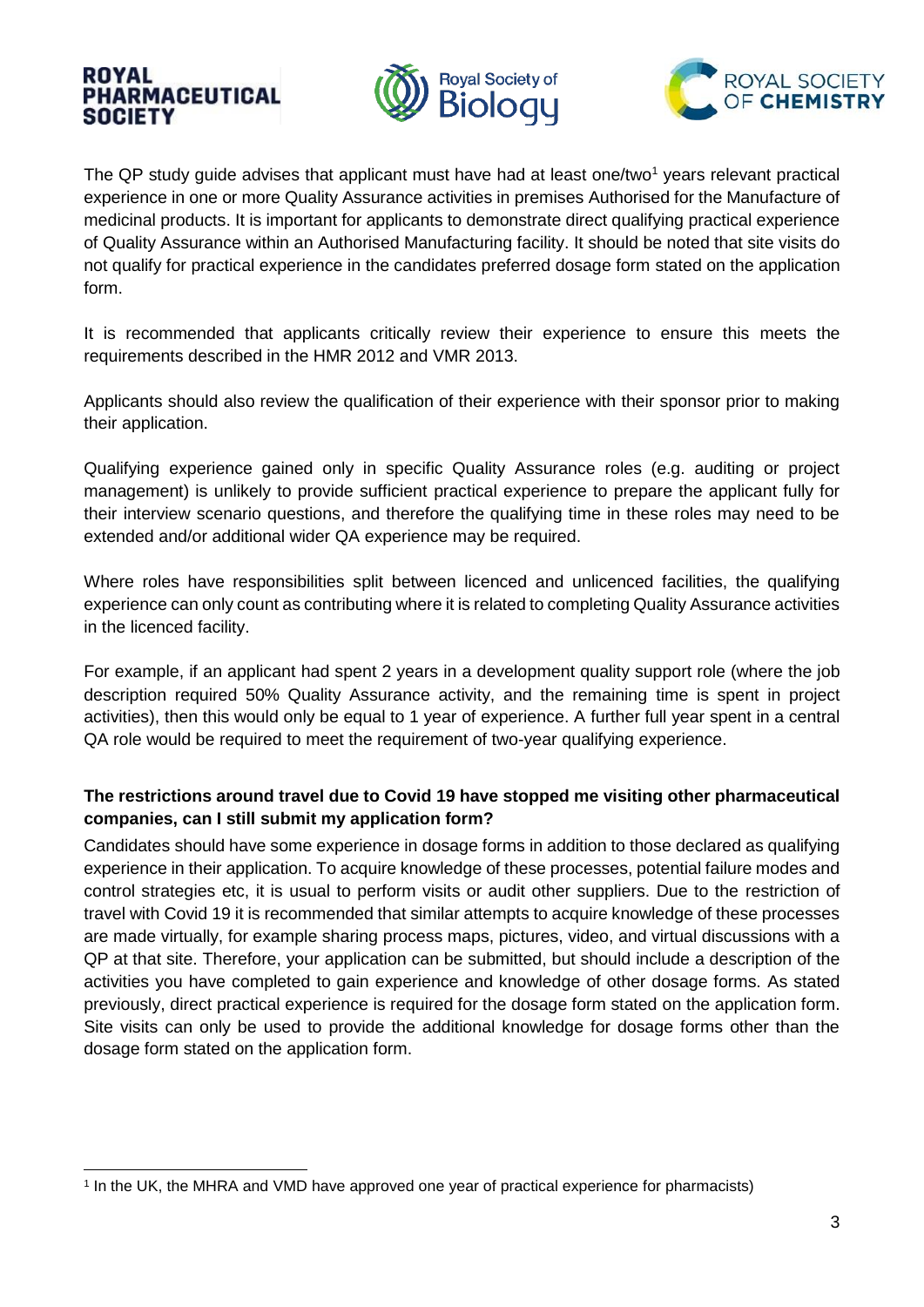



# **Changes to EU and UK GMP Guidance were made during the Covid 19 restrictions, such as remote auditing and remote signing of documents. Do I need to know about this even if I have not used them myself?**

The requirement in the study guide is that you have an in depth understanding of law. This includes the Covid 19 guidance and regulatory flexibilities.

### **I am unable to travel to London for medical reasons related to Covid 19. Can I have a virtual interview even if face to face interviews have restarted?**

You need to consult your QP officer regarding the current interview process. We want to support candidates during their QP assessment process regardless of circumstances and will consider this on a case-by-case basis to ensure that the process is fair for all candidates.

### **After I have submitted my application form, how quickly would I be invited to attend my interview?**

Your QP officer will contact you to discuss potential dates. You will be given a minimum of 4 weeks' notice before your interview date. As a quide, it should take between  $2 - 3$  months from your submission date to your interview, however, this is dependent on assessor availability, conflicts of interest and whether the assessors request any updates to your written application.

## **I have submitted my form but now left that company. Do I need to resubmit my application form?**

Please let your QP officer know your current circumstances, who will in turn update the assessors. There may be no requirement to resubmit sections of your application form, but this will be discussed on a case-by-case basis. Our expectation is that you will continue to work with your sponsor as you prepare for your interview.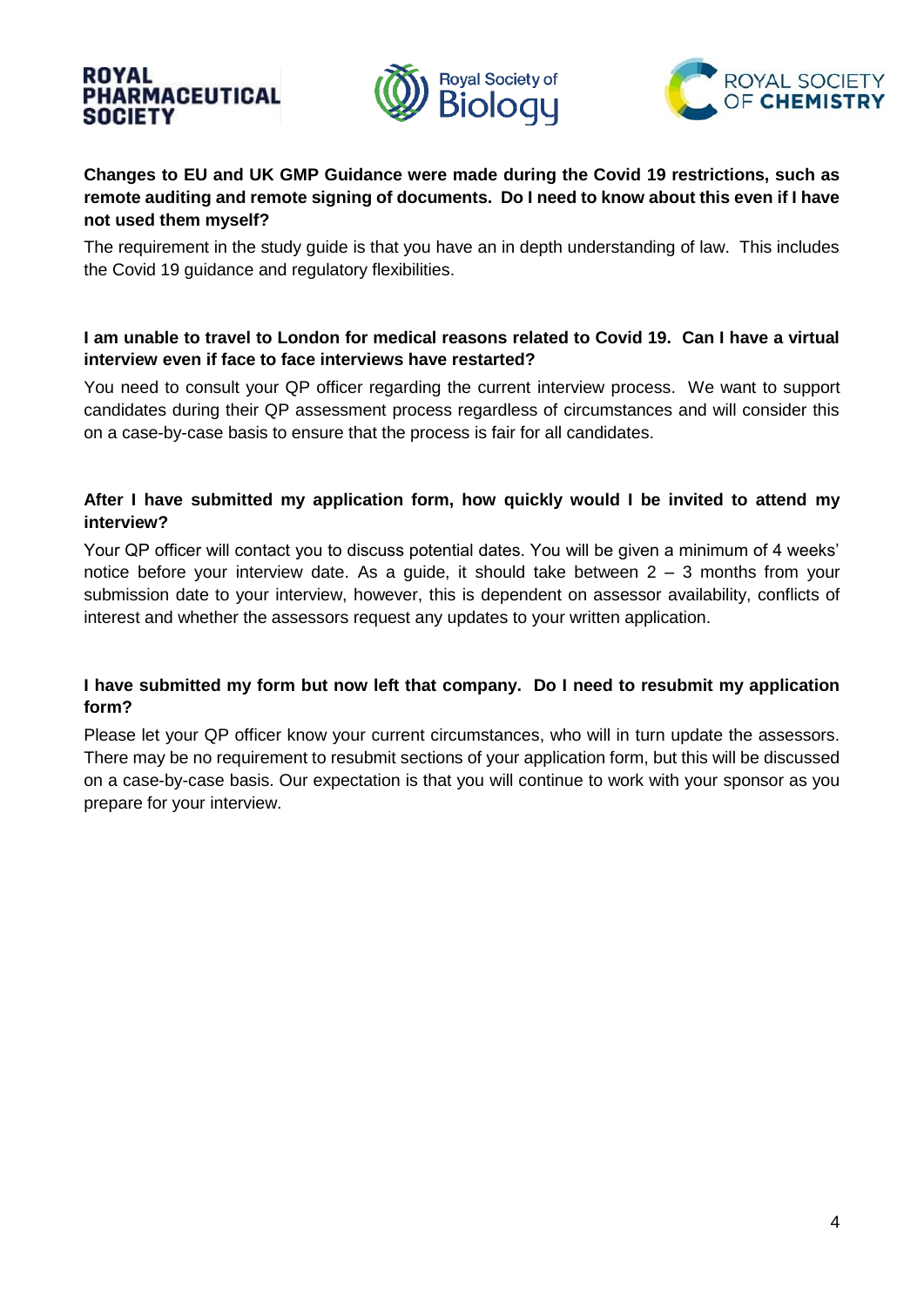



# **Section 2: Registration Form and Transition Period**

### **Why have you started a registration process?**

In the past, we have encountered numerous candidates who have applied with an unsuitable sponsor, the wrong membership level, or without the appropriate formal qualifications. This has led to lengthy delays for these candidates before their applications were accepted by the JPB's, as well as rejection of the application. The purpose of this additional step is to help us identify any eligibility issues in advance, and to encourage candidates to identify a suitable sponsor as early in the process as possible. Any issues will be communicated directly to the candidate.

### I plan on submitting before the 2<sup>nd</sup> May 2022 deadline, what should do I do?

We would encourage you to submit a registration form to ensure that your sponsor, membership level and formal qualifications are suitable, although you can continue to use the previous version of the application form and Study Guide and proceed as normal.

### I plan on submitting after the 2<sup>nd</sup> May 2022 transition period deadline, what should I do?

You should complete a registration form. Once you are, successfully registered, you will receive a copy of the new application form. You should prepare your application form against the updated version of the Study Guide.

# If I am submitting before the 2<sup>nd</sup> May 2022 transition period deadline, should I submit a **registration form?**

You do not need to submit a registration form, however, we would strongly encourage you to do so, so that we can check that your sponsor, membership level and formal qualifications are suitable before you apply.

## **I have submitted a registration form, is there a deadline for me to then submit my application form?**

No. There is no submission deadline for your application form once you have, successfully registered. We do request an intended submission date on the form, but this only serves as a guide for the QP Officer and you will not be expected to submit by this date. You should only submit your full application when you and your sponsor agree you are ready to do so.

## **I don't have a sponsor yet; can I still submit a registration form?**

No. The sponsor is a vital component of the application process. They are there to guide you through the training and ensure you are ready to submit your application. You should identify a sponsor before you start preparing your application form. There is also a section in the registration form to be completed by your sponsor.

## **What happens if I don't have an appropriate Sponsor?**

The QP Officer will explain to you why your sponsor is not appropriate and will provide guidance on who would be appropriate to act as your sponsor. You will then need to identify a suitable sponsor and submit a new registration form with your sponsor's details. Please note, we cannot select a sponsor for you, we can only provide guidance on the requirements of a sponsor.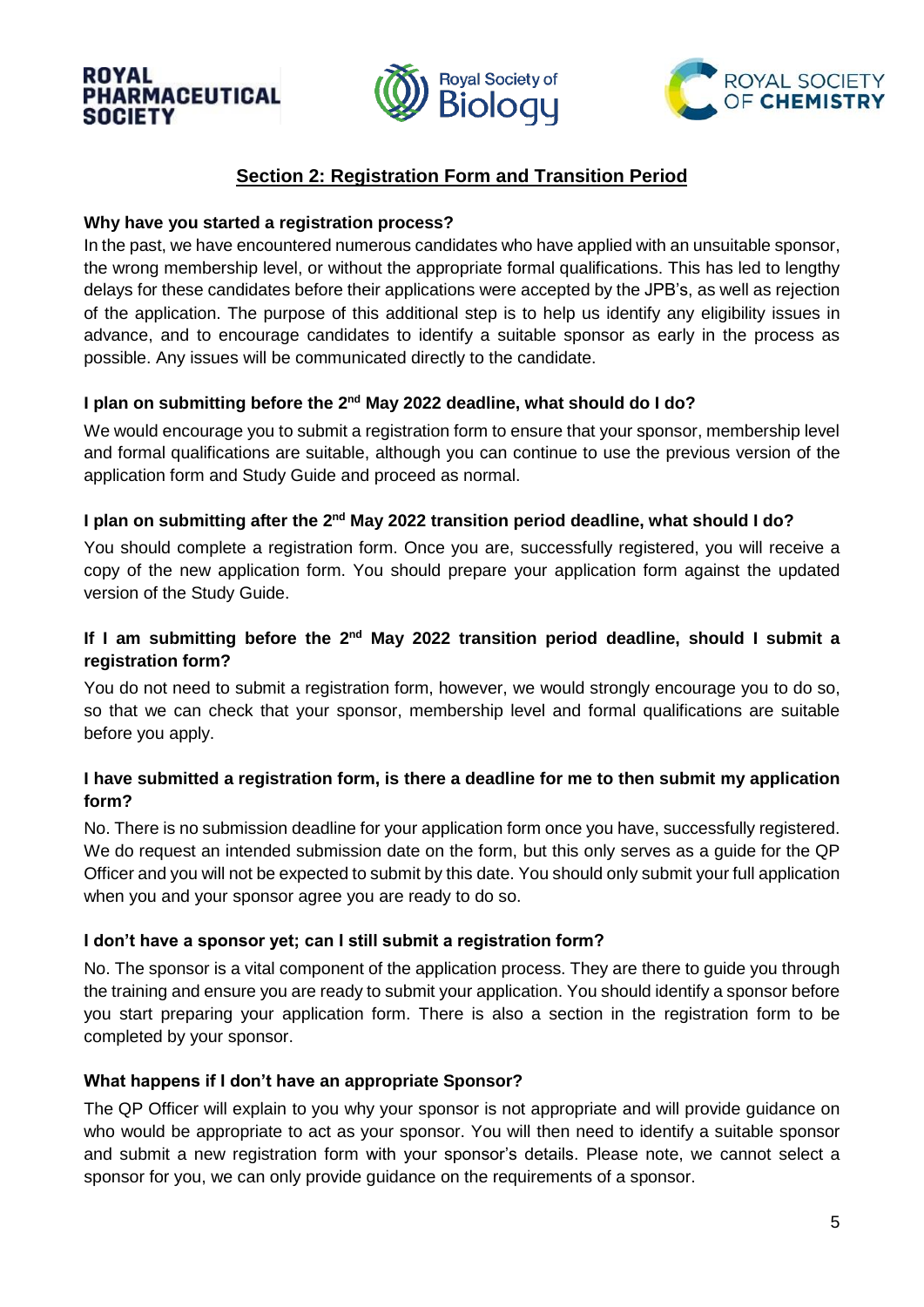



### **What happens if I don't have the correct qualification?**

It depends on your situation as you may be able to gain the necessary qualifications during your QP training. If this is the case your QP Officer will inform you on how you can meet the required qualification requirements and will provide you with a copy of the application form and sponsor forms.

# **If I submit my application form before the 2<sup>nd</sup> May 2022 transition period deadline but then get asked to make additions or corrections, do I need to update the whole form to reflect the new Study Guide?**

No. If you have submitted your application form before this deadline and then receive a request for further information or clarification, you won't have to change forms or Study Guide's. You can just make the requested changes to your current form and re-submit that, even if this takes you past the May deadline.

#### **I failed my interview before the 2<sup>nd</sup> May 2022 transition period deadline and plan on resubmitting my application after this deadline. Can I submit my application against the old version of the Study Guide?**

No. Even if this is your 2<sup>nd</sup> application, you will be treated as a new applicant and therefore you will use the new application forms and make sure your next application reflects the new Study Guide.

# **Section 3: QP Application**

## **Who should be my sponsor for my QP application?**

Please refer to the 'Guidance Notes for Applicants and Sponsors'.

You need the support of a sponsor, who must be a member of one of the Joint Professional Bodies (Royal Pharmaceutical Society, Royal Society of Biology or Royal Society of Chemistry). Your sponsor should be a practising Qualified Person who has known you professionally for the qualifying period of experience required. If this is not possible, you may use a QA line manager provided that the sponsor's report is countersigned by the Qualified Person acting for the activities in which you are engaged. You may need more than one sponsor, for example if your experience has been gained in more than one company.

Your sponsor is vitally important in your training and application for admission to the Register. Our expectation is that your sponsor acts as a mentor and supports you throughout your training, preparation, and application.

Should your qualifying experience not be from your current role, you will also be expected to provide a sponsor form from your current employer.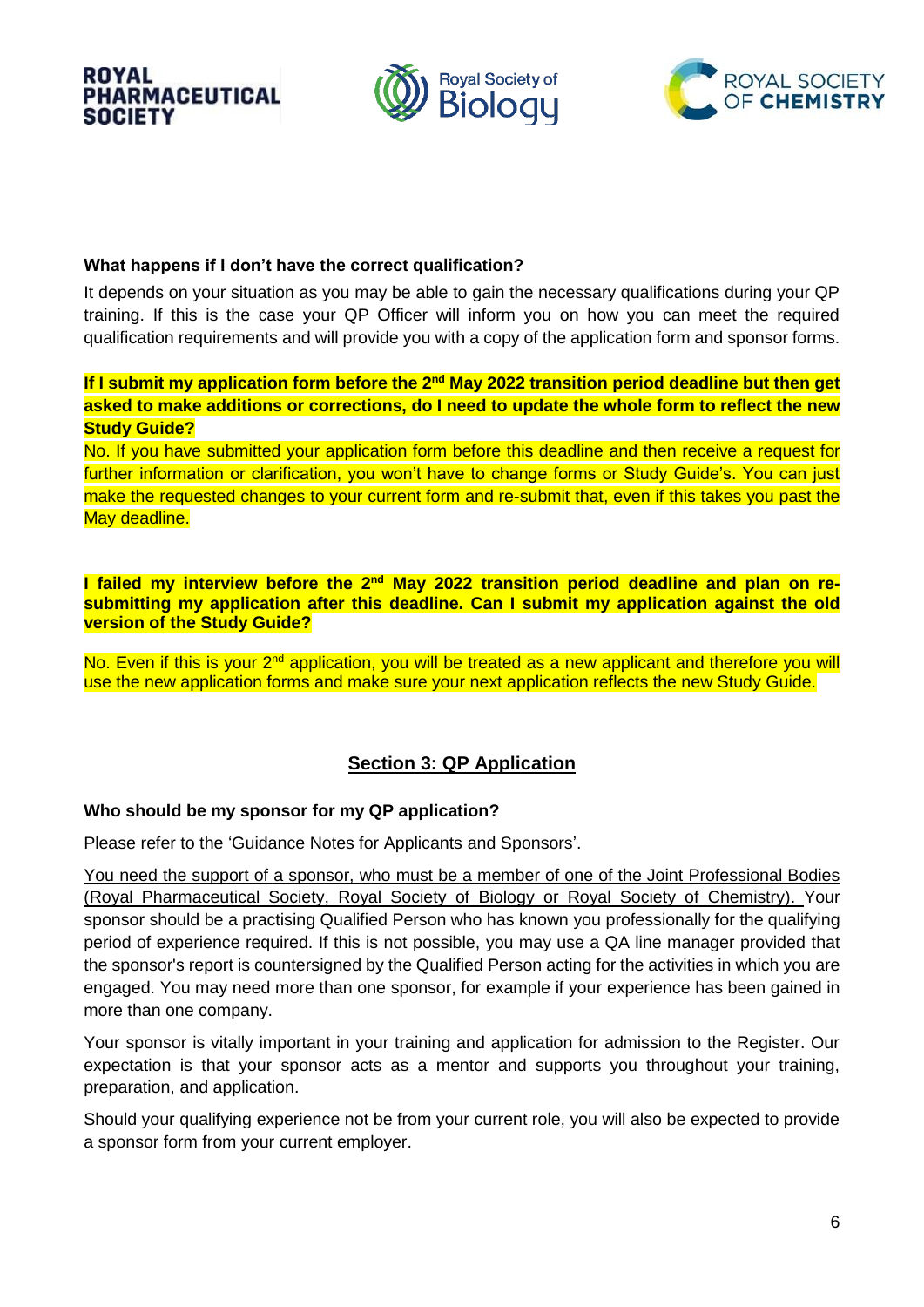



Whether you have changed jobs, your sponsor has moved on from your company or not a member of one of the professional bodies, please get in contact with your QP Officer at the earliest opportunity (details at the end of the document) for advice specific to your circumstances.

# **The sponsor form now asks:** *If this is the applicant's second or subsequent application, please describe how you have helped them to address the concerns of the assessors from their last application.* **What does this mean?**

This question has been added to assist the assessors so that when reviewing your new application and sponsor form, they can see where your sponsor has helped you to develop the areas in which you failed in your previous application(s). It is intended to support applicants on subsequent, applications in encouraging sponsors to take responsibility for aiding applicants' needs in addressing the assessors concerns.

### **Where can I study the theoretical knowledge requirements for Qualified Persons?**

You may wish to undertake personal study to satisfy the theoretical knowledge requirements of the Study Guide. A number of academic institutions and commercial companies offer courses. Taking a course is not compulsory, and the Joint Professional Bodies do not recommend or endorse any particular courses. For information, there is a list of some course providers on the RSC website.

### **Which products and processes are eligible as my area of expertise?**

Any, as long as you have a minimum of two years' appropriate experience under a full manufacturer's authorisation (2001/83/EC, 2001/82/EC or 2001/20/EC). This is reduced to one year if the applicant is a qualified pharmacist.

# **Can I apply for QP eligibility if I only have experience in API manufacture or research and development, or under a Specials Licence?**

Under Article 49 of Directive 2001/83/EC, the relevant practical experience must be gained in a facility that holds a full manufacturer's authorisation. As most API (bulk drug) and R & D do not usually require a manufacturer's authorisation, they cannot be used as areas of relevant experience to satisfy the practical experience requirements. Some APIs do require a manufacturer's authorisation, and appropriate experience is acceptable. Experience in an establishment which has only a Specials Licence does not contribute to the experience requirement.

## **Can I apply with experience of veterinary products?**

You can apply for QP eligibility with appropriate experience under a manufacturer's authorisation for veterinary products (2001/82/EC). The VMD can also appoint QPs independently.

# **If I have gained broad practical experience across all areas of the Study Guide, what should I put as my specialist area of expertise on the application form?**

You should discuss this with your sponsor.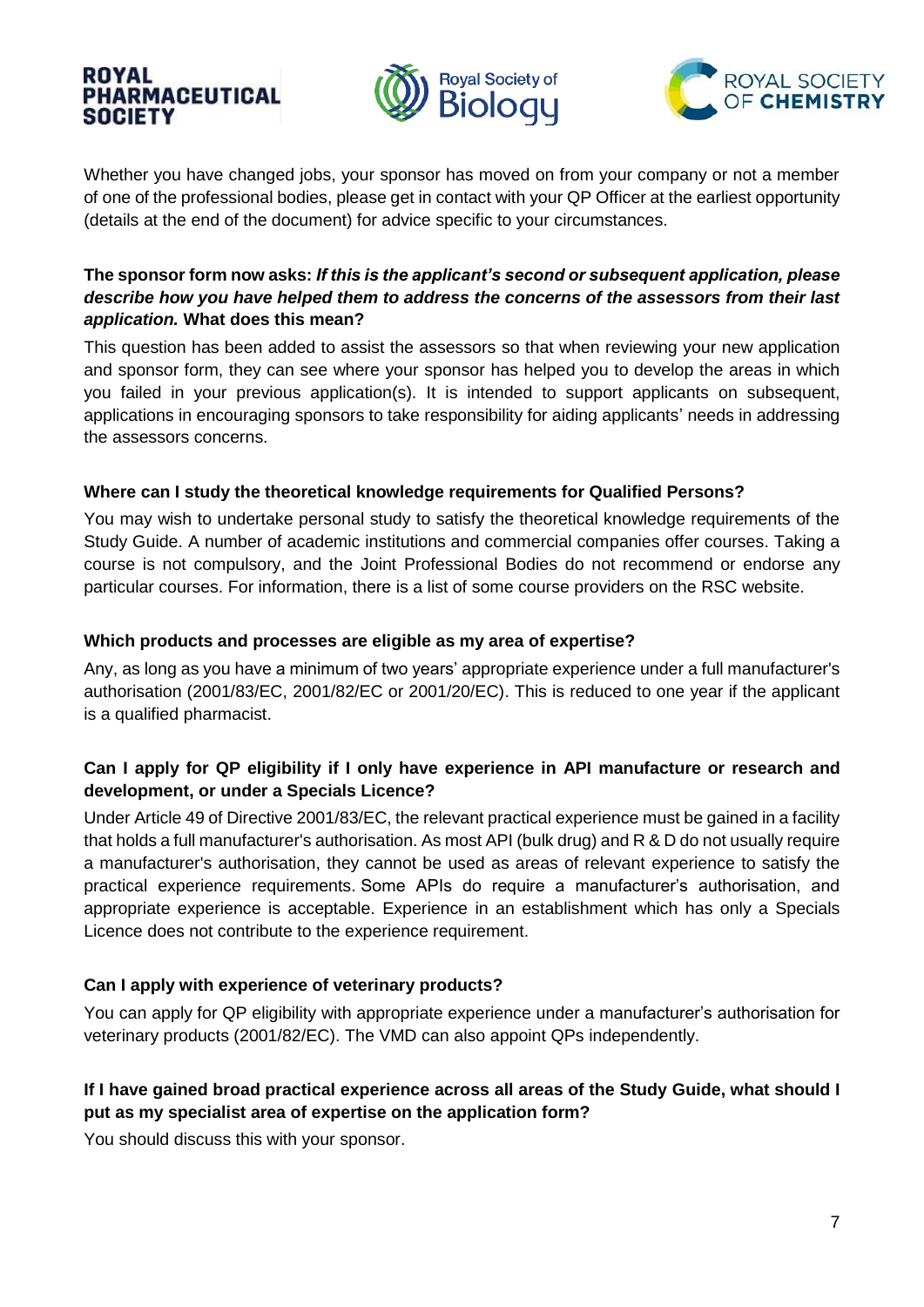



# **How much detail should I include on the application form for sections 8 and 9 (Foundation knowledge elements and Additional knowledge elements)?**

You should discuss this with your sponsor.

#### **How long will it take for my QP application to be processed?**

This depends on a number of factors, including the quality of your initial application. The whole process generally takes between two to six months. The application is reviewed by two assessors who make the decision whether to invite you for an assessment interview. The assessors may request more information from you. This will be done through the QP Officer and you should aim to re-submit your updated application within three months of this request. If more time is required, please contact your QP Officer.

#### **Can I reserve an assessment slot?**

You will be invited to attend a formal assessment once the application has been reviewed and approved by the assessors. You cannot reserve an assessment date in advance. Dates are offered on a first-come first-served basis. However, we try to accommodate applicants' preferences where possible.

#### **Where will my assessment be held?**

Assessments are conducted either remotely through video conferencing software or face to face. Your QP officer will discuss the options available to you when they invite you to the formal assessment. If it is face to face, it will normally be held in the offices of the Royal Society of Chemistry, Royal Pharmaceutical Society or Royal Society of Biology in London. We will provide you with a map and instructions for finding us. All our buildings are accessible. If you need any special considerations relating to access or conditions in the interview room, please discuss them with your QP Officer well in advance of your assessment date.

#### **Can I change the date of the interview, once agreed?**

You should contact your QP Officer as soon as possible. If you cancel at short notice, this can result in inconvenience to other applicants and assessors. If you wish to cancel an assessment date with less than six weeks' notice, there will be a cancellation fee of £250, unless there are extenuating circumstances.

## **At the QP interview, who will my assessors be?**

We do not inform you prior to an assessment which assessors will be present. Assessors are selected for the Panel for their breadth and depth of knowledge and practical experience across the range of products and processes and can assess applicants from any area of expertise. Most assessors have gained eligibility via the JPB permanent provisions route.

There may be an observer at your assessment. This may be an assessor in training, or occasionally a representative of the MHRA or VMD will observe a day of assessments. The observer is there to see the process and will take no part in your assessment.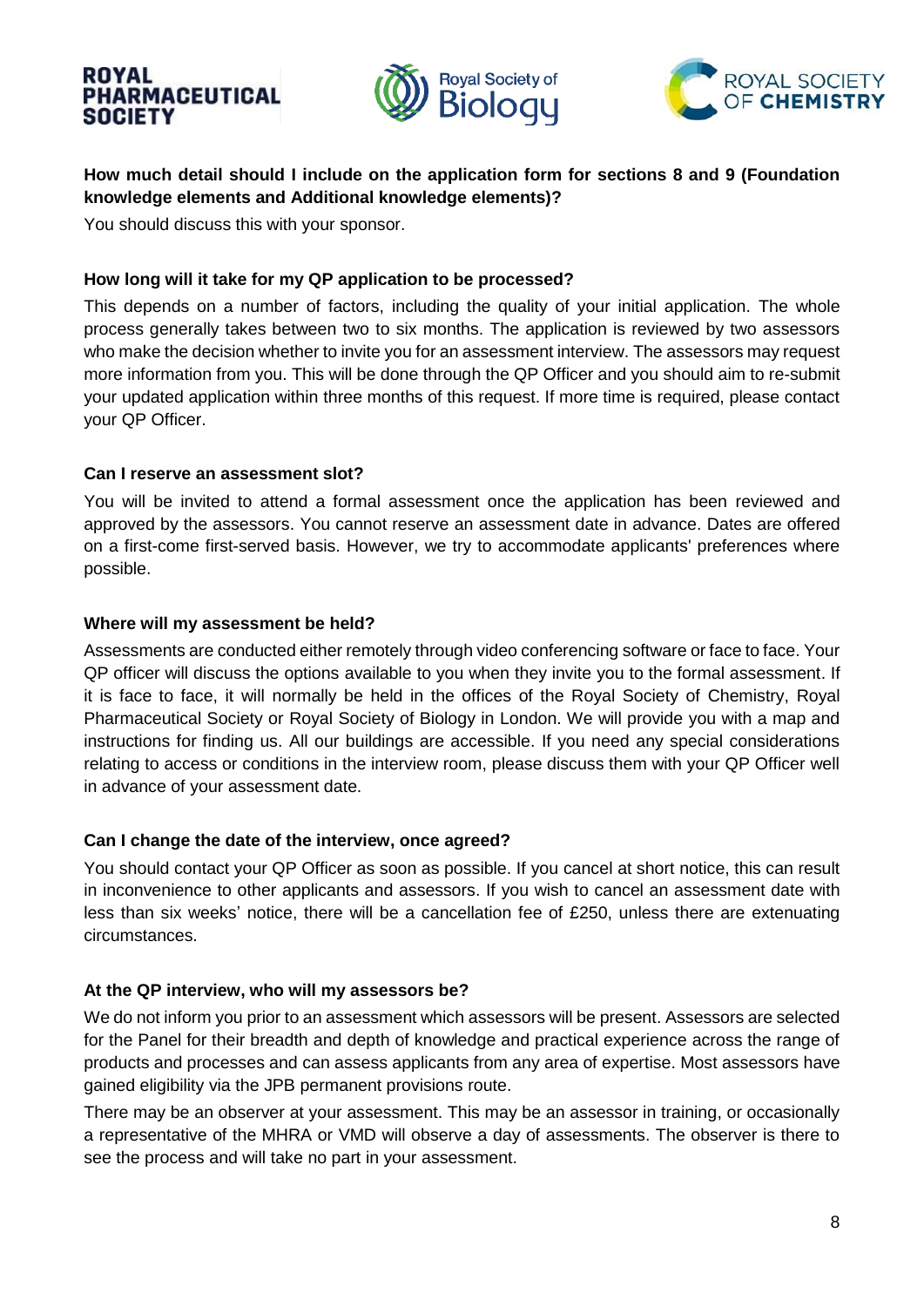



### **What are the most common causes of failure?**

The JPB have been tracking the most common reasons for failure for several years. The following areas are where most people fail:

- The role and professional duties of the Qualified Person
- Pharmaceutical Quality Systems
- Pharmaceutical formulation and processing
- Pharmaceutical microbiology

In addition, unsuccessful applicants tend not to structure their answers and fail to demonstrate a logical approach to scenario solving. We advise applicants to practice answering questions verbally with their sponsors, and to make sure they have a method for ensuring they cover all parts of answering scenariobased questions thoroughly.

### **After the interview, can I have a copy of the questions I was asked?**

We do not release lists of questions asked at QP assessments.

### **What is the current pass rate for Qualified Persons assessments?**

In 2020, the pass rate under the permanent provisions was 70%.

#### **What feedback will I get if I fail?**

The assessors will tell you the outcome after the assessment. They will give you direct feedback, and you will have the opportunity to ask for clarification. You will also be given advice on what to do before reapplying. Typically, you will be advised to discuss the matter further with your sponsor and draw up a training plan. You will be formally advised of the assessment outcome in a letter from your professional body.

## **I failed my assessment and the assessors recommended that I re-apply in (for example) twelve months' time. Do I need to send a second application form and fee?**

Any suggested time period is a recommendation, and you should discuss with your sponsor how to find opportunities to address the concerns of the assessors. Your re-application will be assessed as a new application. You should complete a new application form to reflect your additional knowledge and practical experience. You should ensure that you explain what you and your sponsor have done to address the concerns of the assessors for your previous application, and your sponsor should provide a new sponsor's report. The application fee, current at the time, will be payable for each application.

## **Do you assess members from outside the UK?**

If you are not intending to act as a QP in the UK, and intend to seek nomination as a QP on a Manufacturer's Authorisation issued by another EU Member State, you may wish first to contact the competent authority for that state (refer to the European Medicines Agency).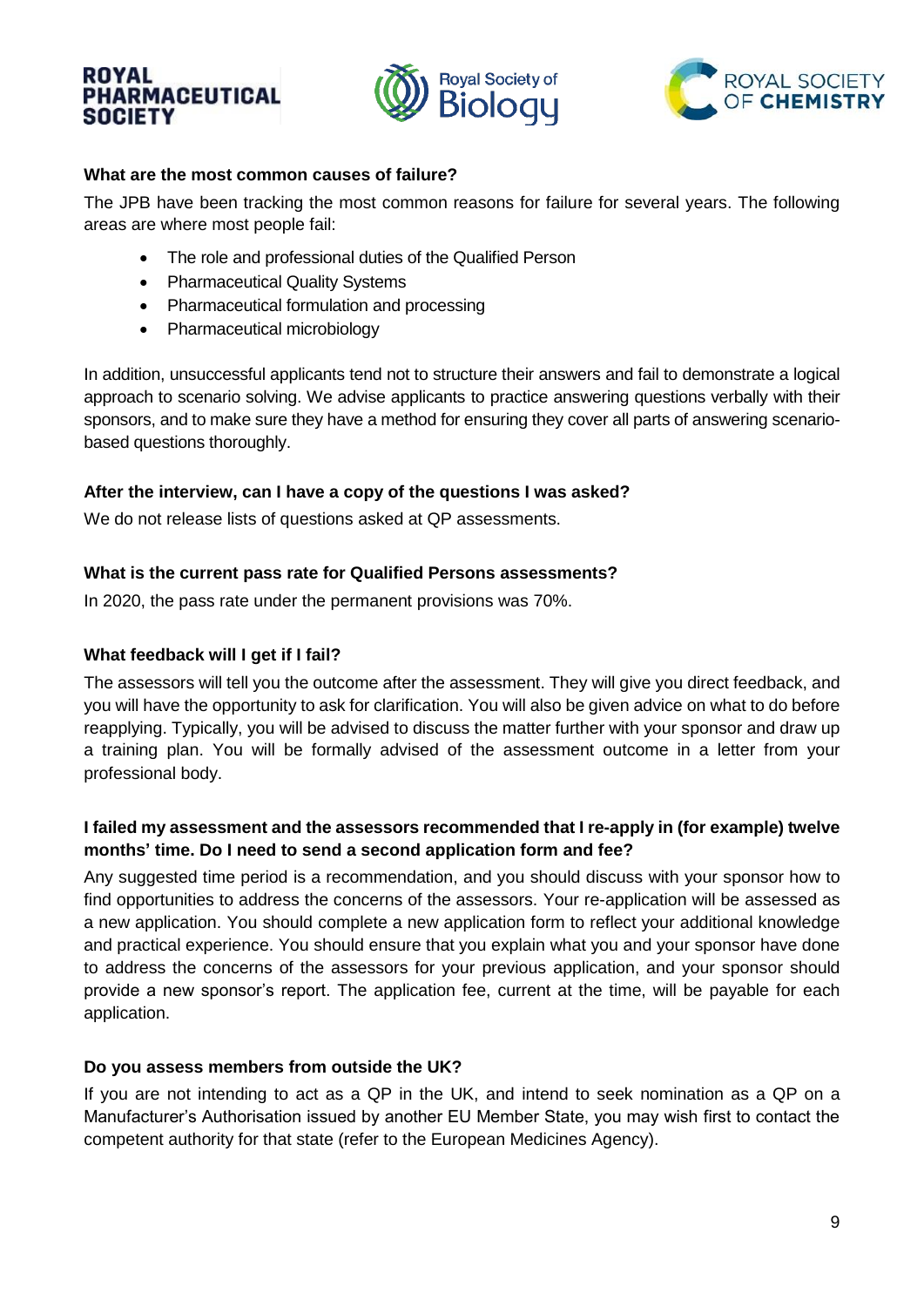



If you have already been named as a QP on a Manufacturer's Authorisation in another Member State and intend to seek nomination as a QP in the UK, you should not apply to the JPB. The holder of the Manufacturer's Authorisation should apply to the competent authority in the UK (MHRA or VMD) to add you to the authorisation as a QP.

### **How can I apply under the transitional provisions?**

The requirements for eligibility under the transitional provisions of the Directives 2001/83/EC are described in the Guidance Notes. Since the changes in legislation relating to veterinary products in 2005, you can no longer apply under the transitional provisions of 2001/82/EC. You should contact the VMD for advice.

## **I am eligible to act as a QP under the transitional provisions of the Clinical Trials Directive 2001/20/EC or the Traditional Herbal Medicinal Products Directive (2004/24/EC, amending 2001/83/EC). Can I apply for an entry on the Register?**

If you have been accepted by the MHRA under transitional arrangements to act as a QP for traditional herbal medicinal products, and have been named as a QP on an appropriate manufacturer's authorisation, you can apply for a certificate and an entry in the Register (Category E applications). Certification by a professional body is not essential in these circumstances, but you are nevertheless eligible for certification and are advised, in any event, to retain details of the licence(s) on which you are named.

If you have the relevant practical experience under these manufacturer's authorisations, you are eligible to apply under Category A. Please refer to the Guidance Notes.

Update Dec 2017: The MHRA has issued information for Transitional IMP QPs (named as a QP in a valid application for a manufacturing authorisation for IMPs made prior to 1st May 2006 under the Medicines for Human Use (Clinical Trials) Regulations 2004). Further information can be found on the MHRA website here: [https://www.gov.uk/government/organisations/medicines-and-healthcare](https://www.gov.uk/government/organisations/medicines-and-healthcare-products-regulatory-agency)[products-regulatory-agency](https://www.gov.uk/government/organisations/medicines-and-healthcare-products-regulatory-agency)

## **Contact details for QP applications and enquiries**

If you need more information or have questions about your application, please refer to the websites of each professional body, or you can contact your QP Officer:

## **RPS**

QP Officer Science and Research Team Royal Pharmaceutical Society 66-68 East Smithfield London E1W 1AW